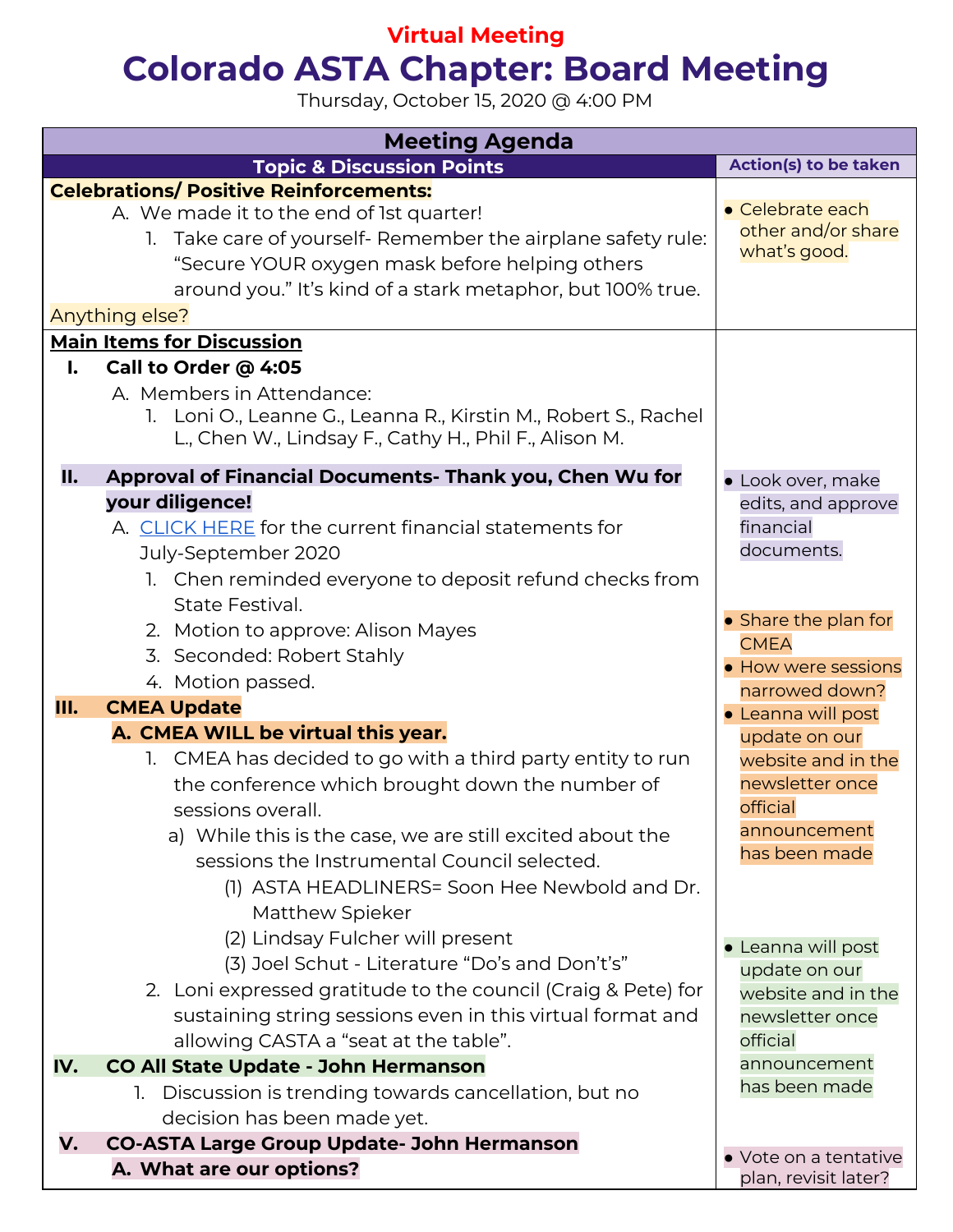|      |    | 1. Suggestions for some virtual feedback options with<br>either a pre-recorded or live performance with a virtual<br>"Judge"<br>2. This format could "Meet them where they are" for a<br>variety of situations for directors and students.<br>3. Cathy advocated for being able to listen to other groups,<br>too.<br>4. Phil stressed the importance of having tech support                                                                                                                                                                                                                                                                                                                                                                                                                                |                                                                                                                                                                       |
|------|----|-------------------------------------------------------------------------------------------------------------------------------------------------------------------------------------------------------------------------------------------------------------------------------------------------------------------------------------------------------------------------------------------------------------------------------------------------------------------------------------------------------------------------------------------------------------------------------------------------------------------------------------------------------------------------------------------------------------------------------------------------------------------------------------------------------------|-----------------------------------------------------------------------------------------------------------------------------------------------------------------------|
|      |    | on-site as well as for the overall system of the festival.<br>5. Discussion was tabled, to be revisited when John H. can                                                                                                                                                                                                                                                                                                                                                                                                                                                                                                                                                                                                                                                                                    |                                                                                                                                                                       |
|      |    | also participate.                                                                                                                                                                                                                                                                                                                                                                                                                                                                                                                                                                                                                                                                                                                                                                                           |                                                                                                                                                                       |
| VI.  |    | <b>CCAP Update</b>                                                                                                                                                                                                                                                                                                                                                                                                                                                                                                                                                                                                                                                                                                                                                                                          | • Do we as a Board<br>support the two                                                                                                                                 |
|      |    | A. Tentative Dates:                                                                                                                                                                                                                                                                                                                                                                                                                                                                                                                                                                                                                                                                                                                                                                                         | formats fully now                                                                                                                                                     |
|      | 1. | MARCH 8= Is when Kip, Nancy, Margaret, and Kathryn<br>will decide which format they will be going with (LIVE or<br>Virtual)<br>2. April 17, 2021 - Durango<br>3. April 24, 2021 - Lafayette<br>4. Margaret looking into other Locations: PPA and FRCC<br>(looking at early May 2021 for these dates)<br>B. Alison advocated for keeping CCAP at least partially virtual<br>and extending the outreach to more remote locations in the<br>south, west, or other parts of the state for students and<br>teachers who aren't able to participate in events as easily in<br>larger cities. Also because: "More CCAP involvement =<br>possibly more string players = bigger private studios = more<br>string programs being built across Colorado = more<br>resources offered through CMEA and possibly National | that the virtual<br>format has been<br>piloted and was<br>successful? - Is a<br>vote necessary?                                                                       |
|      |    | ASTA trickle down over years but it could be incredibly                                                                                                                                                                                                                                                                                                                                                                                                                                                                                                                                                                                                                                                                                                                                                     |                                                                                                                                                                       |
|      |    | beneficial"                                                                                                                                                                                                                                                                                                                                                                                                                                                                                                                                                                                                                                                                                                                                                                                                 |                                                                                                                                                                       |
|      |    | C. Link to ASTACAP Online:                                                                                                                                                                                                                                                                                                                                                                                                                                                                                                                                                                                                                                                                                                                                                                                  |                                                                                                                                                                       |
|      |    | https://astastrings.org/Web/Resources/ASTACAP/Online_Exa<br>minations.aspx<br>1. Colorado ASTA, if a virtual event again, Margaret                                                                                                                                                                                                                                                                                                                                                                                                                                                                                                                                                                                                                                                                          |                                                                                                                                                                       |
|      |    | mentioned talking with hosts about using the National<br>ASTA Format as a possibility. - For now, TBD                                                                                                                                                                                                                                                                                                                                                                                                                                                                                                                                                                                                                                                                                                       | • From National:<br>What we are asking of<br>you: Please help market                                                                                                  |
| VII. |    | <b>Updates from National ASTA</b>                                                                                                                                                                                                                                                                                                                                                                                                                                                                                                                                                                                                                                                                                                                                                                           | this new virtual                                                                                                                                                      |
|      |    | A. NOF- Cyber Festival                                                                                                                                                                                                                                                                                                                                                                                                                                                                                                                                                                                                                                                                                                                                                                                      | opportunity. Include the<br>Cyberfest information in<br>your newsletters, during<br>your chapter events, and<br>on your chapter website.<br>https://www.astastrings.o |

[rg/Web/National\\_Orchest](https://nam12.safelinks.protection.outlook.com/?url=https%3A%2F%2Fwww.astastrings.org%2FWeb%2FNational_Orchestra_Festival%2FAbout_the_National_Orchestra_Festival.aspx&data=02%7C01%7Clobluda%40psdschools.org%7C0f9d36e85a1648413d1608d86faa32f9%7C0d6d846ceadd4b6cb03ef15cd4b7e9cf%7C0%7C0%7C637382124472353929&sdata=cMav9f7MaGDPJdFZwC%2FIaHAIjKwl8l3yObiCeTTnKyo%3D&reserved=0) [ra\\_Festival/About\\_the\\_Na](https://nam12.safelinks.protection.outlook.com/?url=https%3A%2F%2Fwww.astastrings.org%2FWeb%2FNational_Orchestra_Festival%2FAbout_the_National_Orchestra_Festival.aspx&data=02%7C01%7Clobluda%40psdschools.org%7C0f9d36e85a1648413d1608d86faa32f9%7C0d6d846ceadd4b6cb03ef15cd4b7e9cf%7C0%7C0%7C637382124472353929&sdata=cMav9f7MaGDPJdFZwC%2FIaHAIjKwl8l3yObiCeTTnKyo%3D&reserved=0) [tional\\_Orchestra\\_Festival.](https://nam12.safelinks.protection.outlook.com/?url=https%3A%2F%2Fwww.astastrings.org%2FWeb%2FNational_Orchestra_Festival%2FAbout_the_National_Orchestra_Festival.aspx&data=02%7C01%7Clobluda%40psdschools.org%7C0f9d36e85a1648413d1608d86faa32f9%7C0d6d846ceadd4b6cb03ef15cd4b7e9cf%7C0%7C0%7C637382124472353929&sdata=cMav9f7MaGDPJdFZwC%2FIaHAIjKwl8l3yObiCeTTnKyo%3D&reserved=0) [aspx](https://nam12.safelinks.protection.outlook.com/?url=https%3A%2F%2Fwww.astastrings.org%2FWeb%2FNational_Orchestra_Festival%2FAbout_the_National_Orchestra_Festival.aspx&data=02%7C01%7Clobluda%40psdschools.org%7C0f9d36e85a1648413d1608d86faa32f9%7C0d6d846ceadd4b6cb03ef15cd4b7e9cf%7C0%7C0%7C637382124472353929&sdata=cMav9f7MaGDPJdFZwC%2FIaHAIjKwl8l3yObiCeTTnKyo%3D&reserved=0)